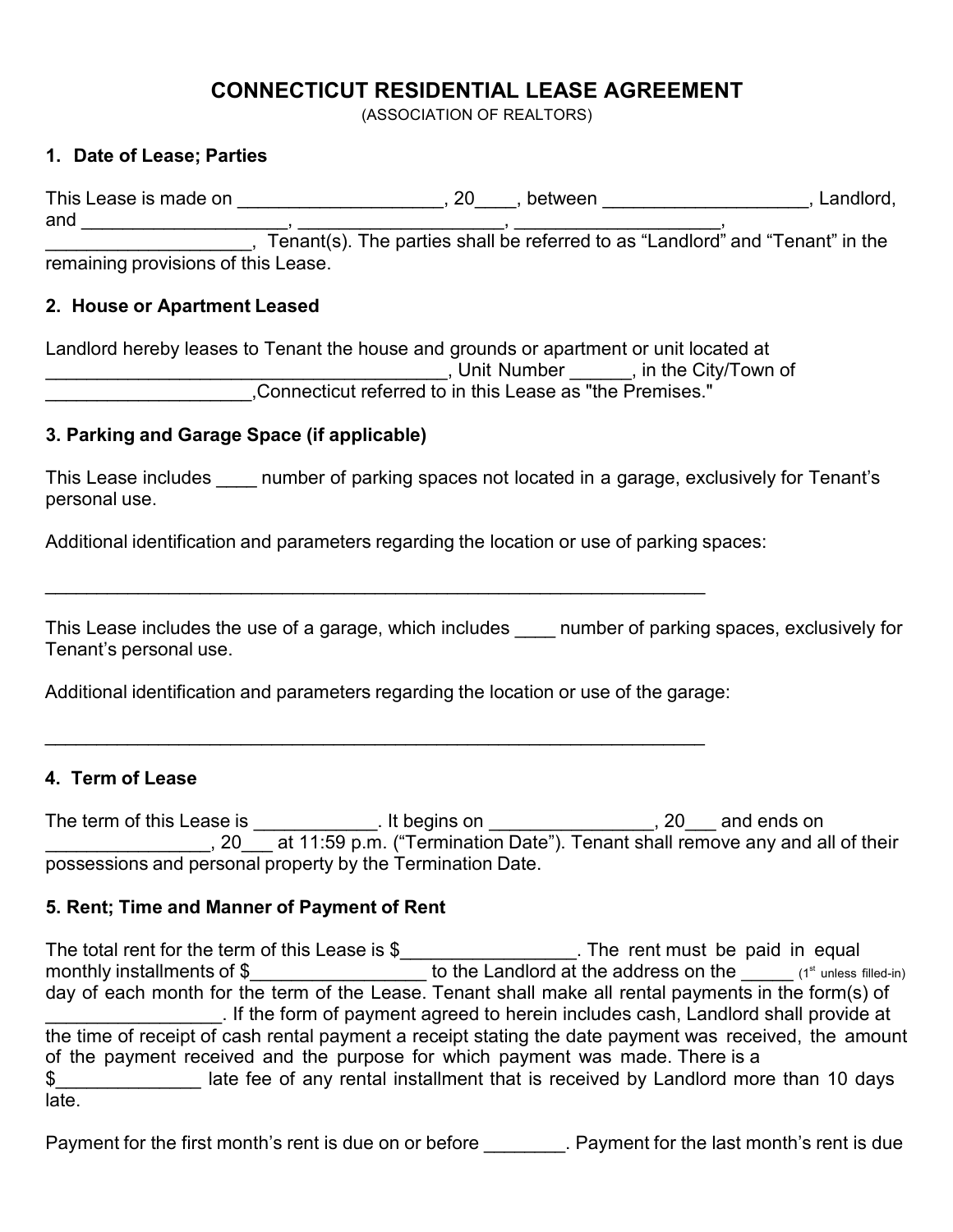on or before the control on  $\sim 20$ 

### **6. Security Deposit**

Tenant has paid the sum of \$\_\_\_\_\_\_\_\_\_\_\_\_\_\_\_\_\_\_\_\_\_\_\_ as a deposit, receipt of which is acknowledged by Landlord as the Security Deposit for this Tenancy and the first monthly installment of rent. [Note: Tenants 62 or over are limited by law to one (1) month's security deposit plus first month's rent, Tenants under age 62 are limited by law to two (2) months security deposit plus first month's rent.]The deposit sums shall be refundable as permitted by law upon Tenant's vacating the premises, leaving the premises in broom clean condition and returning the keys to the Landlord at the address designated in this Lease.

Landlord shall hold Tenant's Security Deposit in escrow as may be required by law. Under the law, Tenant may be entitled to interest on such security deposit. If such is the case, interest shall be paid to Tenant at the prescribed interest rate set forth by law.

If Tenant fails to make any payments of rent or defaults under any other obligations of this Lease, Landlord may use the security in payment of such rent or in payment of any sums Landlord may be forced to spend because of Tenant's default, as permitted by law. If Landlord does so use the security, then he shall notify Tenant in writing of the amount so used along with an itemized list detailing the nature and dollar amount of the damages.

If at the end of the term of the Lease Tenant has made all payments of rent required and fully complied with all the other obligations under the Lease, then Landlord shall return the full amount of the security to Tenant together with any interest that may be required by law within the time frame allowable by law: within 30 days after termination of the tenancy or within 15 days of Landlord receiving Tenant's written notice of Tenant's forwarding address, whichever is later.

Tenant understands and agrees Tenant shall not have the option to apply any part of the Security Deposit towards Tenant's obligation to pay the last month's rent. Tenant is still obligated to pay the final month's rental payment to Landlord at the address listed above for paying rent. \_\_\_\_\_\_(Tenant's Initials)

### **7. Use of Premises**

The Premises must be used and occupied only and solely as a private dwelling for Tenant and Tenant's immediate family, to live in, which constitutes a total number of occupants, including minors. It may not be used for any other purpose. Any full-time occupancy by any other party is prohibited unless Landlord consents in writing, which consent shall not be unreasonably withheld. Full-time occupancy is defined as occupancy that is continuous occupancy at the Premises for early or more number of days. Tenant will not store any unregistered automobiles, motorized contrivances, building materials, hazardous materials, illegal substances, or other personal property in, on, or upon the inside or outside grounds of the Premises.

Tenant MAY NOT keep (Landlord's Initials) pets on the Premises. Tenant's Initials)

OR

Tenant MAY KEEP \_\_\_\_\_(Landlord's Initials)

\_\_\_\_\_\_\_\_ as pet(s) on the Premises and

Specify number and type of pet(s) if any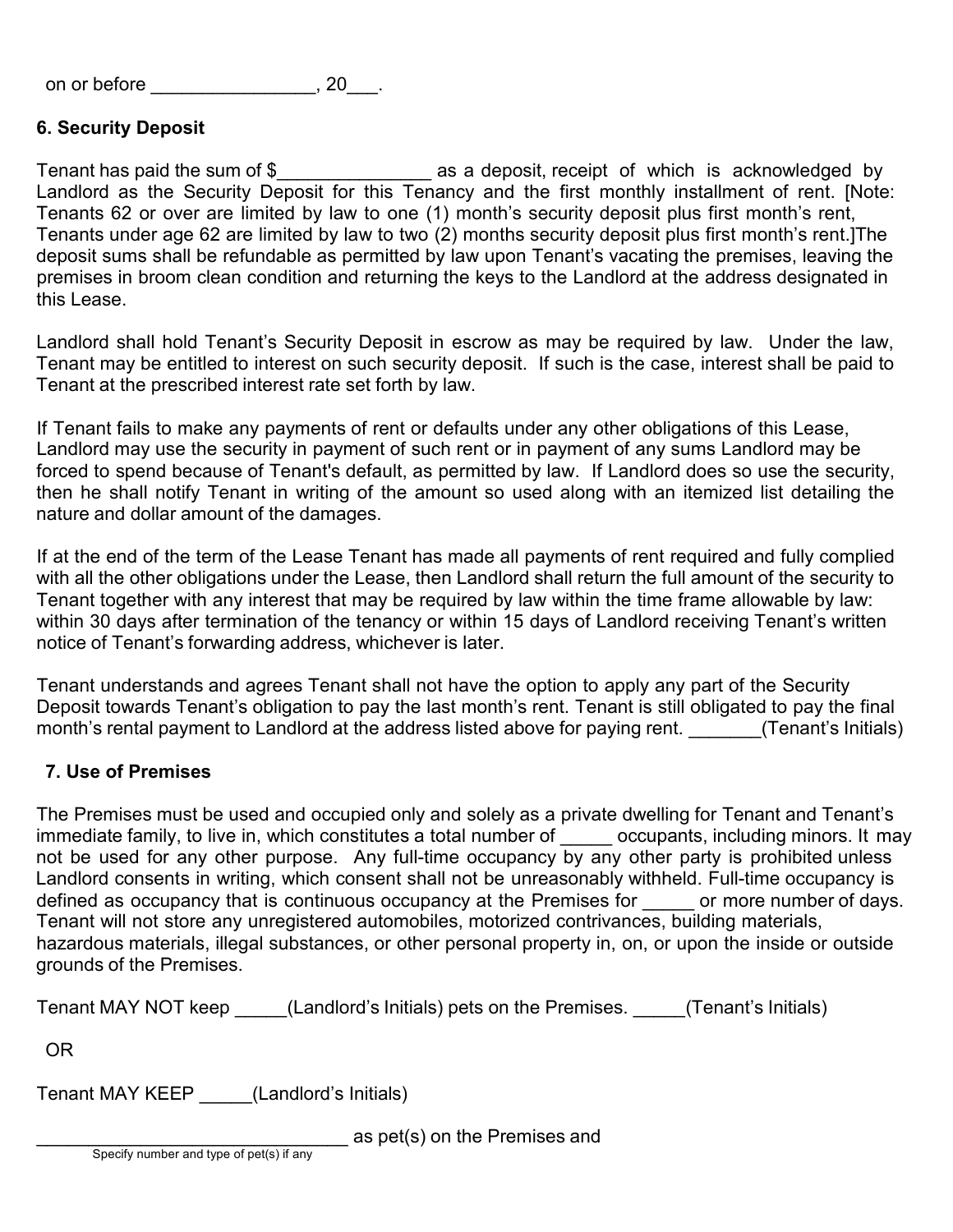outside grounds. Tenant shall keep the pets healthy and well groomed. Tenant shall also keep the interior of the Premises and outside grounds free from animal waste, litter and other noxious or unhealthy animal byproducts, including but not limited to bugs, ticks and fleas.

### **8. Condition of Premises**

It is understood that Tenant will take possession of the Premises in its present condition.

Any appliances located in the Premises on the date of this Lease are furnished solely for the convenience of Tenant and are not a part of this Lease. Tenant acknowledges that any appliances present on the Premises at the beginning term of the Lease remain the property of the Landlord and shall not be removed by the Tenant without the Landlord's express, written permission. Landlord shall maintain in good and safe working order all appliances Landlord supplies for Tenant's use at the unit during Tenant's Lease Term. However, any damage to appliance(s) caused by Tenant's misuse, neglect or destruction shall be Tenant's obligation to pay. In the event the damage to appliance(s) is caused by Tenant, Landlord shall have the option to front the cost of making the necessary repairs or replacement and Landlord may subsequently request reimbursement from the Tenant. If Landlord requests reimbursement from the Tenant, Landlord shall provide Tenant with a copy of a paid receipt for each repair or replacement.

\_\_\_\_\_\_\_(Applicable if initialed by Tenant) Tenant shall keep the outside driveways and walkways free from snow and ice and accumulations of litter and debris and shall mow the lawn when necessary to maintain a neat appearance to the outside grounds.

The Premises has the required number of operative smoke and carbon monoxide detectors. Tenant acknowledges that there are smoke and carbon monoxide detectors present at the Premises. Tenant shall not do any act which serves to disable or damage the smoke or carbon monoxide detectors. In the event that a smoke or carbon monoxide detector malfunctions, Tenant shall promptly notify Landlord.

### **9. Requirements of Law**

Tenant shall comply with all the sanitary laws, ordinances and rules, and all orders of the local department of health or health district or other authorities, including zoning authorities, affecting the cleanliness, occupancy, use and preservation of the interior and exterior of the Premises and the sidewalks adjacent to the Premises during the term of the Lease. If the Premises is subject to rules of a homeowners or unit owners association, tenant agrees to comply with all such rules and regulations and shall hold Landlord harmless from any fines or assessments imposed as a result of Tenant's, Tenant's family or Tenant's invitees' conduct. Landlord has provided a copy of the rules to Tenant prior to or simultaneous with the execution of this Lease.

\_\_\_\_\_\_\_\_\_ (Tenant's Initials) \_\_\_\_\_\_\_\_\_ (Landlord's Initials)

### **10. Access to Premises**

Tenant understands that Landlord, Landlord's agents, servants and contractors may enter into and upon the Premises, or any part thereof, at any time in event of emergency without Tenant's consent. Landlord shall give reasonable advance notice to Tenant of Landlord or Landlord's agents, servants or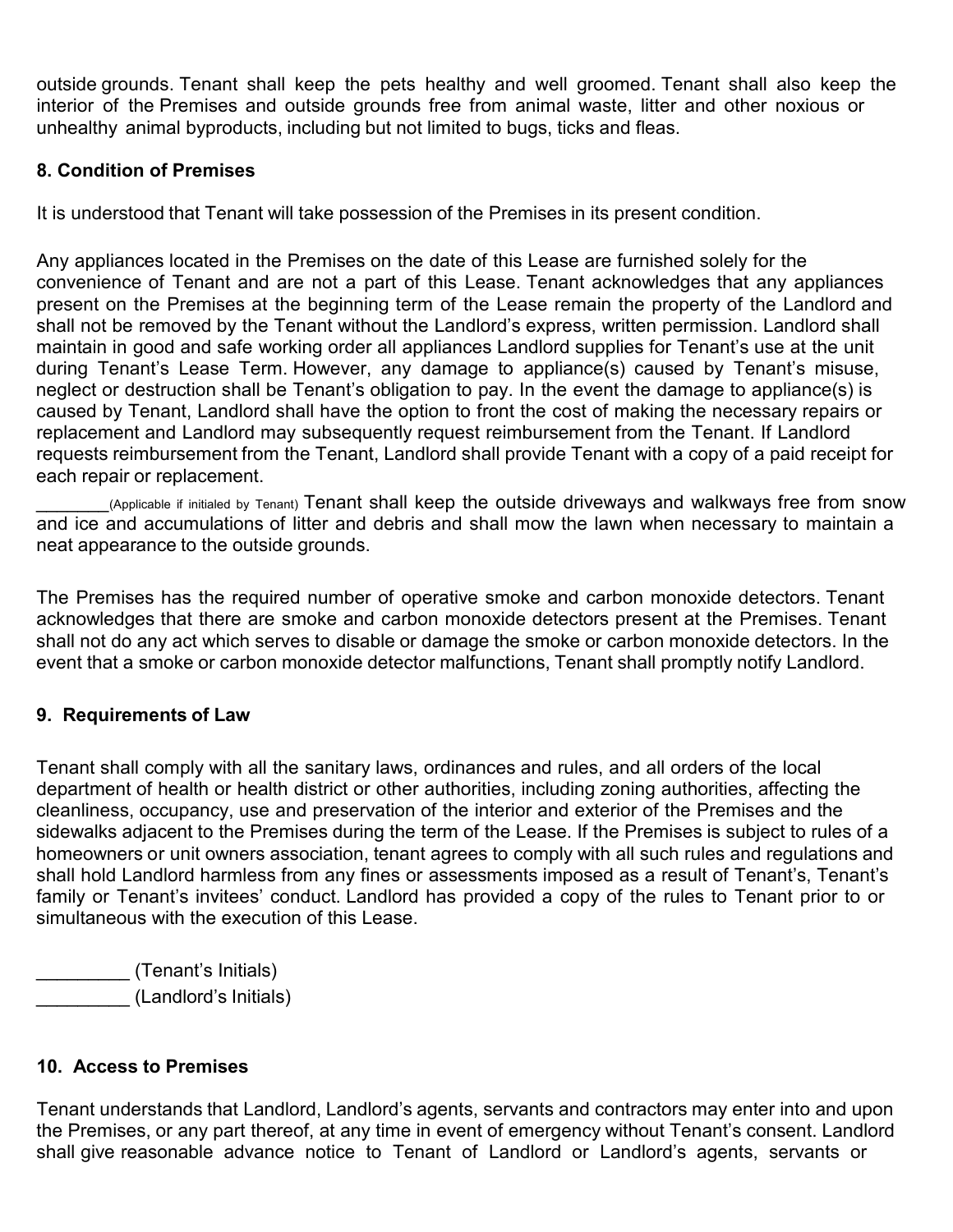contractor's request to enter into the interior of the unit at any reasonable time for any purpose. Tenant shall not unreasonably withhold consent to Landlord's request for entry for a reasonable purpose, as defined under Connecticut General Statutes Sec. 47a-16(a).

Tenant understands and agrees reasonable request for entry includes but is not limited to Landlord or Landlord's agent requesting entry for the purpose of showing the property to a prospective purchaser at any point during the term of the Lease, and also includes request for entry for the purpose of showing the property to prospective tenants within \_\_\_\_\_\_ days of the Termination Date of this Lease. \_\_\_\_\_\_\_ Tenant's Initials

### **11. Fuel, Heat, Gas, Electricity, Telephone and other Utilities**

| Landlord and Tenant agree Tenant shall pay all charges for the following items initialed by Tenant: |  |  |  |  |  |  |  |  |  |  |
|-----------------------------------------------------------------------------------------------------|--|--|--|--|--|--|--|--|--|--|
|-----------------------------------------------------------------------------------------------------|--|--|--|--|--|--|--|--|--|--|

|  |  |  | Fuel (including fireplace wood, propane, oil & gas) needed to heat the Premises |
|--|--|--|---------------------------------------------------------------------------------|
|--|--|--|---------------------------------------------------------------------------------|

| <b>Hot Water</b> | Electricity | <b>Cable Television</b> | Internet | <b>Municipal Water</b> |
|------------------|-------------|-------------------------|----------|------------------------|
|                  |             |                         |          |                        |

Telephone Snow Removal Lawn Care including Mowing HOA Fees

Pool/Sprinkler System \_\_\_\_ Trash and Recycling

\_\_\_\_ Other \_\_\_\_\_\_\_\_\_\_\_\_\_\_\_\_\_\_\_\_\_\_\_\_\_\_\_\_\_\_\_\_\_\_\_\_\_\_\_\_\_\_\_\_\_\_\_\_\_\_\_\_\_\_\_\_\_\_\_\_\_\_\_\_\_\_\_\_\_\_\_\_\_\_\_

Landlord has a Heating Fuel Service Delivery contract with \_\_\_\_\_\_\_\_\_\_\_\_\_\_\_\_\_\_\_\_\_\_ heating fuel service company. Tenant may purchase heating fuel from this company at Landlord's contracted rate of \$\_\_\_\_\_\_\_\_\_\_\_\_\_\_\_\_, as outlined in Landlord's Fuel Service Delivery contract with said company or may choose to purchase fuel from a company of their choosing.

### **12. Damage by Fire or Other Casualty**

If the Premises, or any part thereof, shall be slightly damaged by fire or other casualty during said term, the Premises shall be promptly repaired by Landlord and an abatement will be made for the rent corresponding with the time during which and the extent to which said Premises may have been uninhabitable, but if the building should be so damaged that Landlord shall decide to rebuild, Landlord shall give Tenant written Notice of this decision, the Lease shall terminate effective as of the date of the written Notice and Tenant shall pay all rent due and owing to Landlord through to the date of the fire or other casualty.

### **13. Alterations by Tenant**

Tenant shall not make any alterations, additions, or improvements to the Premises without the written consent of Landlord. The kinds of alterations, additions or improvements referred to are those, which are of a more or less permanent nature, such as new floors, partitions, wallpaper and paneling. If consent of Landlord is given, then any or all such alterations, additions or improvements, may, if Landlord wishes, become the property of Landlord at the end of the term of the Lease. However, if Landlord wishes, Landlord may require Tenant to remove any or all of such alterations, additions or improvements at the end of the term of the Lease and restore the Premises to the condition it was in when the term of this Lease began fair wear and tear excepted.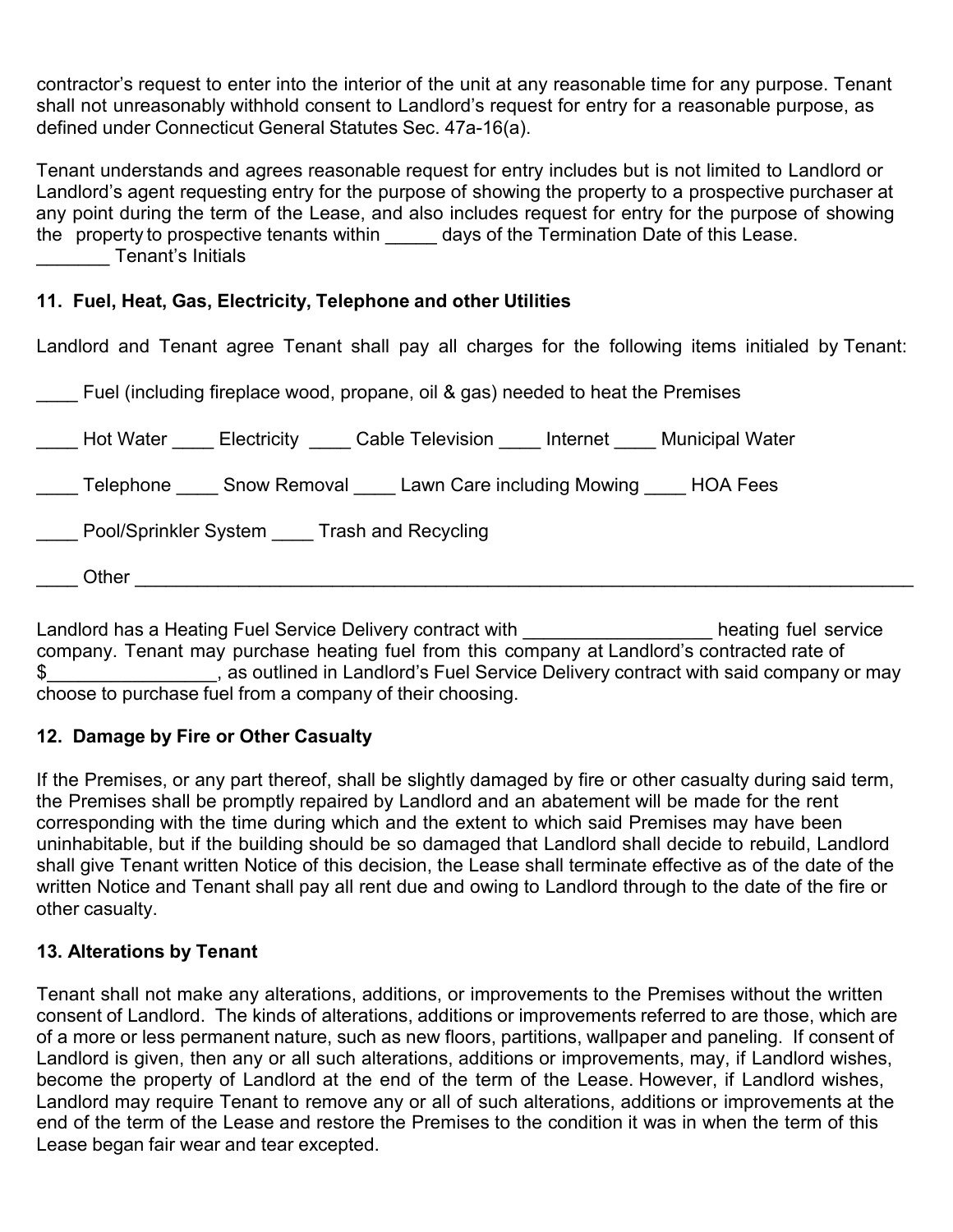If initialed by Landlord here \_\_\_\_\_\_\_\_\_\_\_\_\_, Tenant has Landlord's express written permission to paint the walls of the interior of the premises. However, Tenant shall be required to return the walls to their original condition by painting the walls to the same color as at the start of the Lease by the last day of the Lease Term. If Tenant does not repaint the walls to the same color as at the start of the Lease upon vacating the premises, Tenant shall be liable for Landlord's expenses reasonably incurred for repainting the walls the same color as at the start of the Lease, which includes at Landlord's option, hiring painters to paint the walls, along with the cost of any paint and paint supplies reasonable and necessary.

\_\_\_\_\_\_\_\_\_(Tenant's initials)

If Landlord and Tenant initial here: \_\_\_\_\_\_\_\_(Landlord) \_\_\_\_\_\_\_(Tenant), then Landlord and Tenant intend and agree there is an Addendum ("Addendum") attached and incorporated into this Lease outlining customization options or restrictions in greater detail, and both Landlord and Tenant agree to be bound to the terms and conditions contained in the Addendum as additional Terms of this Lease Agreement.

**\_\_\_\_\_\_\_\_\_\_\_\_\_\_\_\_\_\_\_\_\_\_\_\_\_\_\_\_\_\_\_\_\_\_\_\_\_\_\_\_\_\_\_\_\_\_\_\_\_\_\_\_\_\_\_\_\_\_\_\_\_\_\_\_\_\_\_\_\_\_\_\_\_\_\_\_\_\_\_\_\_\_\_\_**

**\_\_\_\_\_\_\_\_\_\_\_\_\_\_\_\_\_\_\_\_\_\_\_\_\_\_\_\_\_\_\_\_\_\_\_\_\_\_\_\_\_\_\_\_\_\_\_\_\_\_\_\_\_\_\_\_\_\_\_\_\_\_\_\_\_\_\_\_\_\_\_\_\_\_\_\_\_\_\_\_\_\_\_\_**

**\_\_\_\_\_\_\_\_\_\_\_\_\_\_\_\_\_\_\_\_\_\_\_\_\_\_\_\_\_\_\_\_\_\_\_\_\_\_\_\_\_\_\_\_\_\_\_\_\_\_\_\_\_\_\_\_\_\_\_\_\_\_\_\_\_\_\_\_\_\_\_\_\_\_\_\_\_\_\_\_\_\_\_\_**

### **14. Other Terms:**

## **15. Liability of Landlord; Reimbursement by Tenant; Insurance**

If Landlord must pay any damages for a claim arising from the fault of Tenant, then Tenant must reimburse Landlord for any such sums paid. In addition, Tenant must reimburse Landlord for any reasonable expense Landlord reasonably incurred in defending against such claim, whether or not Landlord has to pay any damages.

\_\_\_\_\_\_\_\_\_\_\_\_ If Landlord has initialed at the beginning of this paragraph, then during the term of this Lease, Tenant, at its expense, shall carry liability insurance at a limit of not less than \$ Tenant further agrees to furnish Landlord, prior to occupancy, with a certificate of insurance evidencing Tenant has secured the insurance required by this paragraph.

During the term of this Lease, Tenant, at its expense, may carry personal liability or personal property liability insurance.

### **16. Assignment and Sublease**

This Lease may not be assigned, nor may the Premises be sublet, without the advance written consent of Landlord. Such consent shall not be unreasonably withheld. Any such assignment or sublease does not relieve Tenant of any of Tenant's obligations or liability under this Lease. The subtenant shall be bound by and subject to all the terms of this Lease.

### **17. Quiet Enjoyment by Tenant**

As long as Tenant pays the rent and is not in default on any of the conditions of this Lease, Tenant shall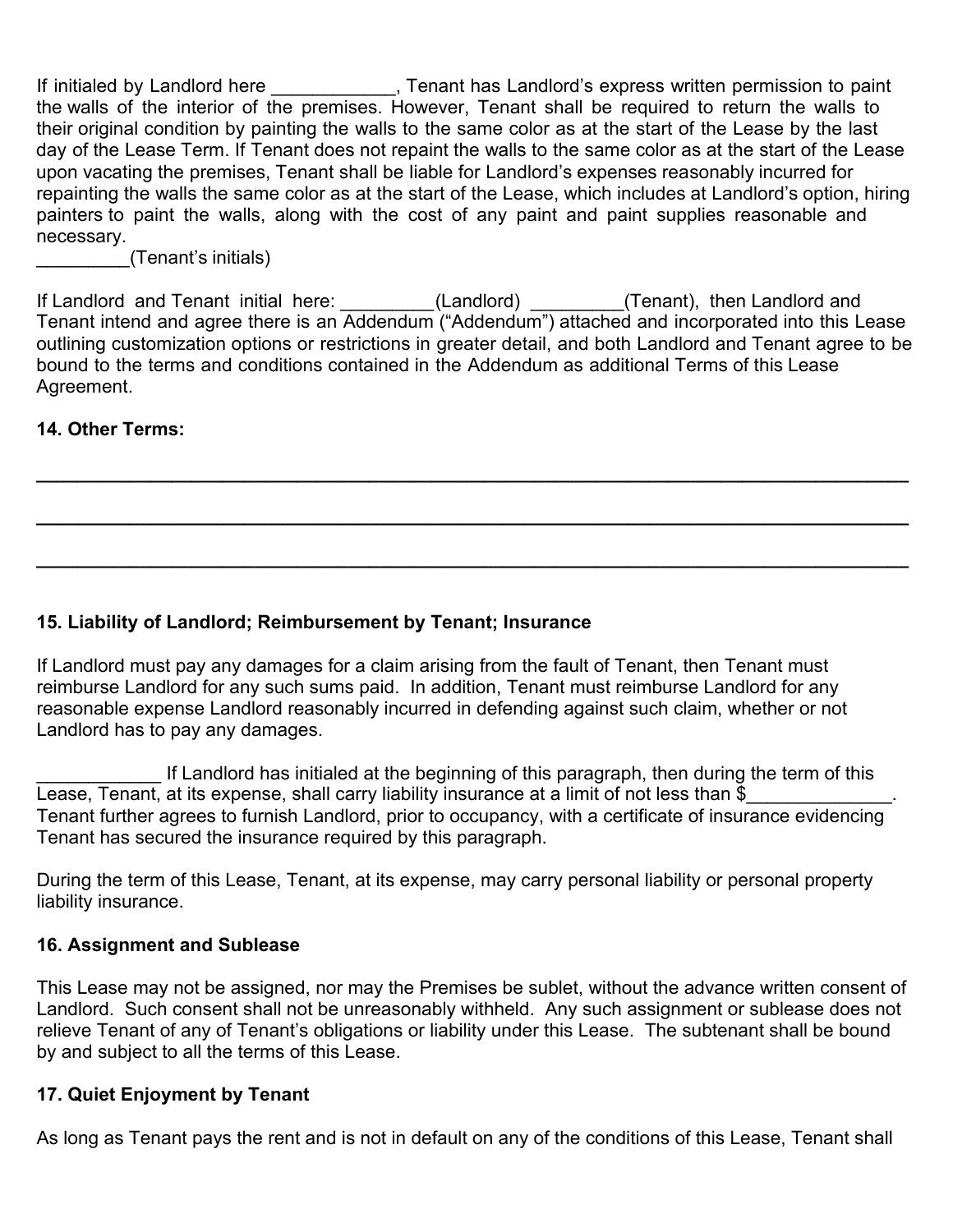peaceably and quietly have, hold and enjoy the Premises during the term of the Lease.

### **18. Warranty of Habitability**

Landlord represents and states that the Premises and all areas used in connection with it are fit for human habitation and for the use reasonably intended by the parties and there are no conditions dangerous, hazardous or detrimental to life, health and safety.

### **19. Waiver by Landlord or Tenant Limited**

If either Landlord or Tenant waives or fails to enforce any of their rights under the Lease, this does not waive or void any other rights under the Lease, unless prohibited by law. Further, if Landlord or Tenant waives or fails to enforce any of their rights under a specific paragraph of the Lease, such waiver or failure to enforce such rights is limited to the specific instance in question and is not a waiver of any later breaches of such paragraph.

### **20. Invalidity or Illegality of Part of Lease**

If any part of this Lease is determined to be invalid or illegal, then only that specific part shall be void, it shall have no effect, and it shall be disregarded. Notwithstanding, all other parts of the Lease shall remain in full force and effect.

### **21. Modification or Change of Lease**

This Lease and the provisions herein shall only be changed or modified by a written agreement signed by both Landlord and Tenant.

### **22. Persons Bound by Lease**

It is the intent of the parties that this Lease shall be binding upon Landlord and Tenant and upon any parties who may in the future succeed to their interests.

### **23. Surrender of Premises**

At the expiration of the term of this Lease, Tenant shall surrender the Premises in as good a state and condition as the Unit was in when the term began, fair wear and tear excepted.

### **24. Termination of Lease**

The Lease shall terminate on the Termination Date. This Lease shall only be terminated prior to the stated Termination Date upon the written and signed agreement of both Landlord and Tenant stating an exact date the Lease shall end, and such date shall be substituted in this Lease as the New Termination Date. Should Landlord find Tenant or Tenant's personal property remaining in the Unit beginning on the first day after the Termination Date, Landlord at Landlord's option may begin the process of evicting Tenant as permitted and outlined by law. If Landlord chooses not to begin the eviction process, and in the absence of a new Lease between Landlord and Tenant, Tenant shall pay Landlord Fair Use and Occupancy in the amount of \$\_\_\_\_\_\_\_\_\_\_\_\_ per \_\_\_\_\_\_\_\_\_, due and payable to Landlord on 20 at the location listed in paragraph 5 titled "Rent; Time and Manner of Payment of Rent," As allowable by law, by accepting one or more Fair Use and Occupancy payment(s) from Tenant, Landlord shall not be deemed to have waived, voided, or precluded Landlord's ability to evict Tenant or to sue